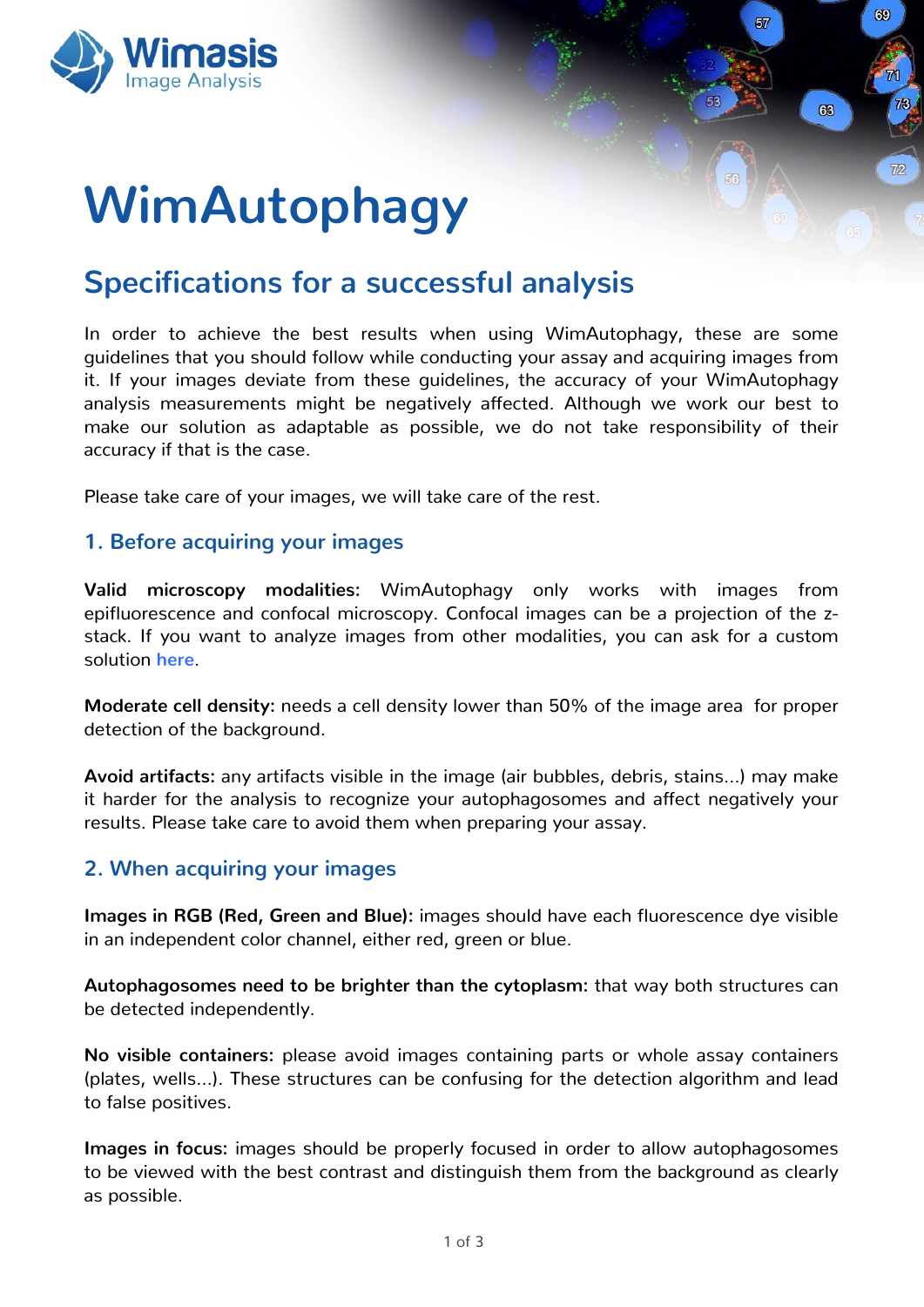

**Homogeneous illumination:** homogeneous lightning throughout the image will ensure better results. Please avoid images with areas that are darker or brighter than other.

 $69$ 

 $72$ 

 $63$ 

57

56



Figure 1:Example of valid image for epifluorescence in stable HeLa GFP-LC3 cells with the autophagosomes in the green layer and nuclei in the blue layer.



Figure 2: Example of valid image for confocal microscopy using immunoflourescence staining for LC3 with the autophagosomes in the green layer and nuclei in the blue layer.